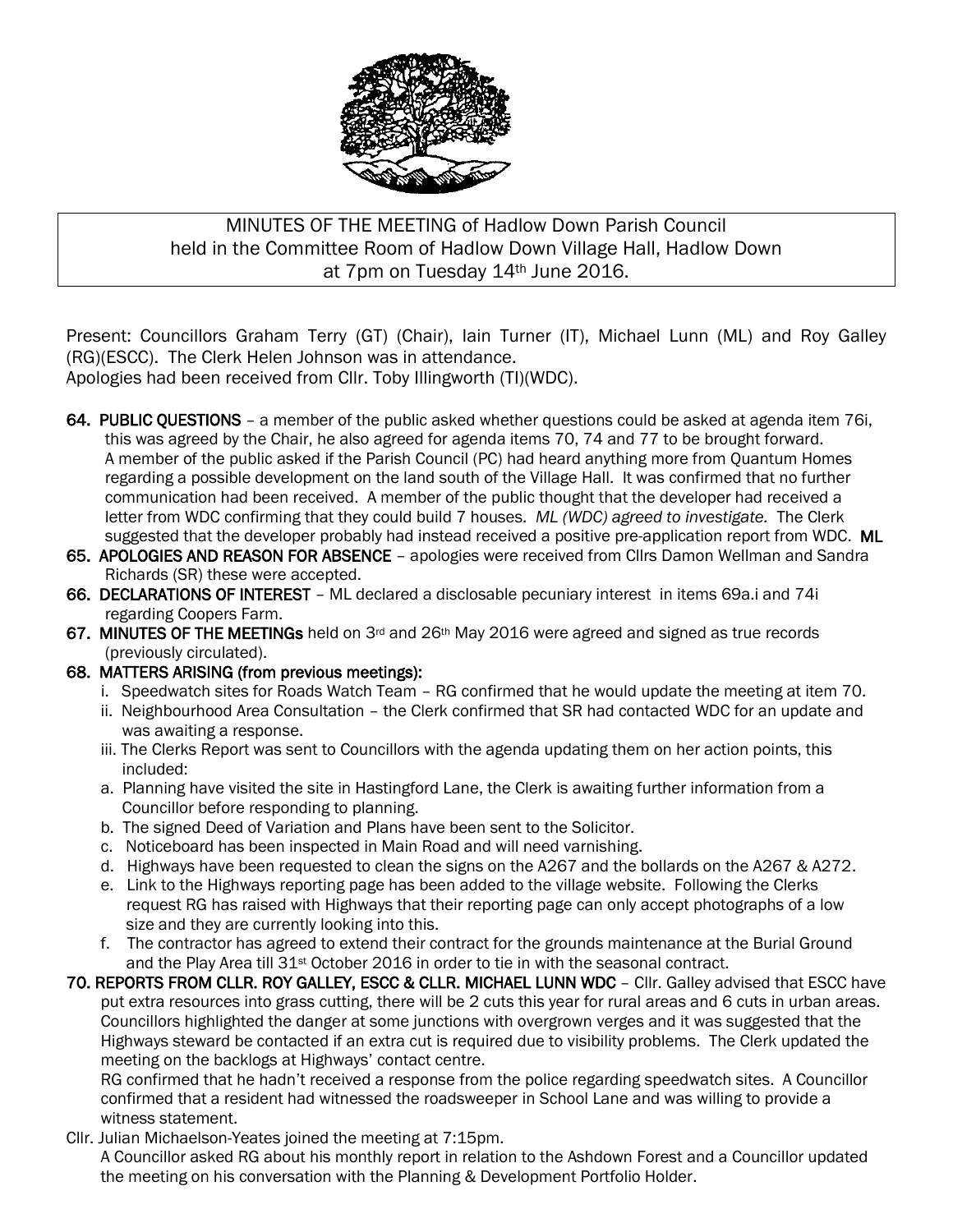Cllr. Lunn (WDC) advised that WDC has released a list of potential sites that could be used for housing and informed the meeting that there wasn't currently any emergency housing available in Hadlow Down.

#### 69. PLANNING:

#### a. PLANNING APPLICATIONS:

 ii. WD/2016/1314/F – 18 SCHOOL LANE COTTAGES, SCHOOL LANE, TN22 4JD – Alterations, additions and proposed garage – The Parish Council support the application as they feel that it is in keeping with the area and no neighbours are overlooked. (4/0)

Cllr. Lunn left the meeting at 7:22pm

 i. WD/2016/1054/FT – COOPERS FARM, FIVE CHIMNEYS LANE TN22 4DX – retain existing mobile home & lean-to for a further 12 months – The Parish Council support the application, it appears that the applicant is making good progress with the farm's profitability which it is suggested is close to the predicted figures in the consultant's previous report. (3/0)

## 76. HIGHWAYS AND RIGHTS OF WAY:

The Chair allowed members of the public to comment on the following item:

 i. Hut Lane – parking and adoption of lane – a member of the public informed the meeting of the advice residents of Hut Lane were given when it was previously considered adopting the lane. Due to the work involved in bringing the lane up to the required standard concern was raised over how it would affect parking, the speed of vehicles, access from and egress onto Main Road. A resident advised that adoption of the lane had previously been considered by the PC on a number of occasions and they had taken legal advice. Some villagers had, at that time, raised that they did not want to fund a project that wouldn't affect them.

The PC agreed to take no further action on this matter.

## 74. PLAYING FIELD:

The Chair allowed members of the public to comment on the following item:

 i. Boundary of land – it was highlighted that boundary markers had been removed at the playing field. A discussion was held on the cutting back of the vegetation, on the type of fencing and whether it was required. It was suggested undertaking GPS positioning and for the affected parties to agree the markings, *IT to investigate.* IT

Cutting back of foliage to be considered once the boundary has been marked.

 The Clerk raised about the ownership of trees numbered 355-381. It was agreed for a meeting to be held at the Playing Field with representatives of the PC and local landowners to discuss the boundary and ownership of the trees.

The Chair allowed Fiona Shafer (FS), chair of the Playing Field Committee to comment on the following item:

 ii. Health and Safety issues and risk assessments – FS confirmed that the electrical work was due to be undertaken at the pavilion. The risk assessment has been undertaken at the pavilion and play area. The tunnel has been blocked off and work is planned to make it safe. There has been an issue with safety and dog pooh signs and safety taping being removed and destroyed. FS agreed to do an article in the Parish Magazine, the Clerk suggested that anyone seeing suspicious behavior report it to herself or FS. FS confirmed that they don't want to have a load of signs at the playing field however they need to highlight safety issues and there is a problem with a small minority not picking up their dog's faeces. The Clerk has also requested that the PCSOs visit the site.

 FS confirmed that the drainage contractors were now back on site, they will be clearing out the ditches and cutting the grass. They have also agreed to connect the pipes and fill in the hole at the north east corner and add a bund separating the play and parking areas.

The Chair allowed Fiona Shafer, chair of the Playing Field Committee to comment on the following item: 77. WDC OPEN SPACE, SPORTS AND RECREATION ASSESSMENT – response was agreed.

# 69. PLANNING:

# b. APPROVED PLANNING APPLICATIONS:

- i. WD/2016/0813/F Passalls Farm, Wilderness Lane Proposed glazed doors and oak balcony to first floor master bedroom.
- ii. WD/2016/0828/F Copsedge, Wilderness Lane Alterations and additions.
- iii. WD/2016/0454/F Gate House Farm, Stocklands Lane Redevelopment of site including demolition of industrial farm building, removal of water holding tanks and construction of two detached dwellings with associated works.
- iv. WD/2016/0517/LB & 0516/F The Old Cottage, Curtains Hill New five bar gate to drive entrance and internal and external alterations to house.
- v. WD/2016/0543/F Oaklands, Stonehurst Lane Detached triple garage with home office above.
- c. PLANNING MATTERS: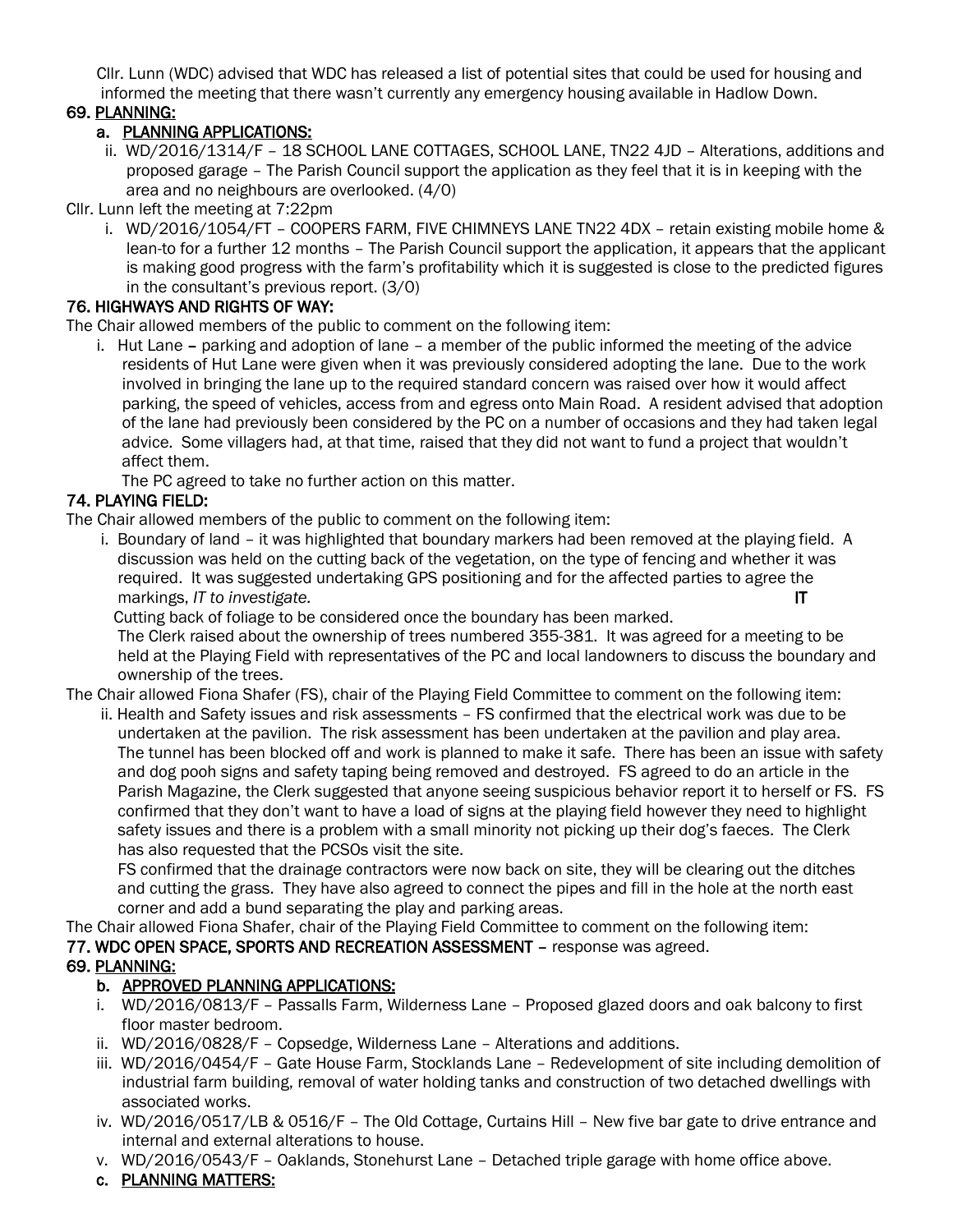i. Land at Five Badgers, Stonehurst Lane – notice of informal hearing on  $25<sup>th</sup>$  October 2016.

71. BANK RECONCILIATION: –for June 2016 was agreed and signed by the one signatory attending the meeting, the Clerk will arrange for another signatory to also sign it. .

# 72. OTHER FINANCE MATTERS :

- i. Parish Magazine the PC agreed on the presentation for Mr & Mrs Neill at the Village Fayre for all their work on the Parish Magazine. *GT to organize.* GT to the same of the same of the GT or  $GT$
- ii. The payments of £252 to Compact Cutting for grounds maintenance work and £99.00 to Alison Stevens for the internal audit, that were paid prior to the meeting were ratified at this meeting.
- iii. Request for contribution to tree work cost the Chair advised that the Clerk had sought advice on this matter and had been advised that the PC shouldn't contribute to the cost. The PC agreed not to contribute, the *Clerk will write to the landowner to advise.* The contribute of the *Clerk*
- iv. Internal audit report Councillors had been copied in on the internal audit report prior to the meeting. The Clerk was congratulated on the report.

## 73. REPORTS FROM COUNCILLORS (COUNCIL MATTERS AND OUTSIDE BODIES):

 i. Cllr Iain Turner advised that completed Emergency Planning surveys are being returned, he will record the information He visited Riverside and Sheepwash Lane and took photographs of the erosion to the side of the road and the exposed cables. The Clerk advised that she had spoken to Highways and has stressed the urgency regarding the exposed cables. There is currently no date available for the ditching work outside Harvest Hill Farm. Councillors discussed parking at the top of Wilderness Lane, it had improved however cars were still being parked there, this can be a danger to other road users. The Clerk has put an article in the Parish Magazine,

## 75. NEW COMMUNITY CENTRE – GT updated the PC on the last meeting.

## 76. HIGHWAYS AND RIGHTS OF WAY:

- ii. Correspondence regarding footpath 27c the Clerk updated the meeting on correspondence she had been copied in on regarding the footpath between Waghorns Lane and Springwell Cottage and on her conversation with the Rights of Way team at ESCC and the PC's insurance company. If the grant is obtained she has suggested to Bob Lake that a meeting be held between him, representatives of the Parish Council and the Rights of Way team. The Clerk has been advised that the area with the Japanese knotweed won't be disturbed and the PC were impressed with the work that has been undertaken to reduce it. *JMY agreed to investigate ownership of the land next to the knotweed and check that work was still being undertaken to eradicate it.* JMY
- iii. Correspondence regarding Riverside and Sheep Wash Lane discussed at agenda item 73i.
- iv. Correspondence regarding closure of Wilderness Lane the Clerk has contacted ESCC Highways to find out why the lane was closed on 5<sup>th</sup> May and is awaiting a response from them.
- v. Notification of road closure U7585 Nursery Lane and Tinkers Lane  $20^{th}$   $23^{rd}$  June 2016 to replace the electricity poles and works. Access to properties will be maintained where possible but may be restricted at times.
- vi. ESCC consultation on their draft Countryside Access Strategy no response made.
- vii. Damage to footpath in School Lane the Clerk advised that the Highways steward had visited the site, she has disputed their response and the Highways Liaison Officer is currently investigating, having been sent all the photographs. The Clerk has been in contact with WDC and the contractor. IT has spoken to a member of the public who is producing a witness statement of the incident.
- 78. VILLAGE FAYRE the Clerk advised that she had received some photographs but is still waiting for others.  *She will contact ML to see if he is available to assist on the day.* ML
- 79. ANNUAL REPORT the report had been sent to Councillors prior to the meeting and was now approved. It was agreed for *the Clerk to get quotes and arrange for it to be printed and to contact the editor regarding inclusion with the Parish Magazine.* Clerk
- 80. GRANTS POLICY the policy, application form and end of project report form were approved.

# 81. CLERK'S MATTERS:

- i. The Clerks hours were agreed and signed.
- ii. The Clerk proposed that Kent, Surrey and Sussex Air Ambulance be invited to speak at the 2017 Parish Assembly, this was agreed by all, *Clerk to arrange.* Clerk contract the clerk clerk
- iii. Pensions Discretions Policy the Clerk highlighted that she would like to have the option to take her pension early, should this be required due to ill health. The policy was agreed.

#### 82. ACCOUNTS FOR PAYMENT: the following payments were agreed and cheques were signed:

- i. Helen Johnson. Salary £877.45 includes £13.50 mileage and £3 expenses, £750 already paid by standing order, therefore cheque raised for £127.45.
- ii. Wellers Law Group LLP £316.80 legal advice, a further invoice for £208.80 had been received for Wellers Law Group LLP and a cheque for £525.60 was therefore signed and will be ratified at the next meeting.